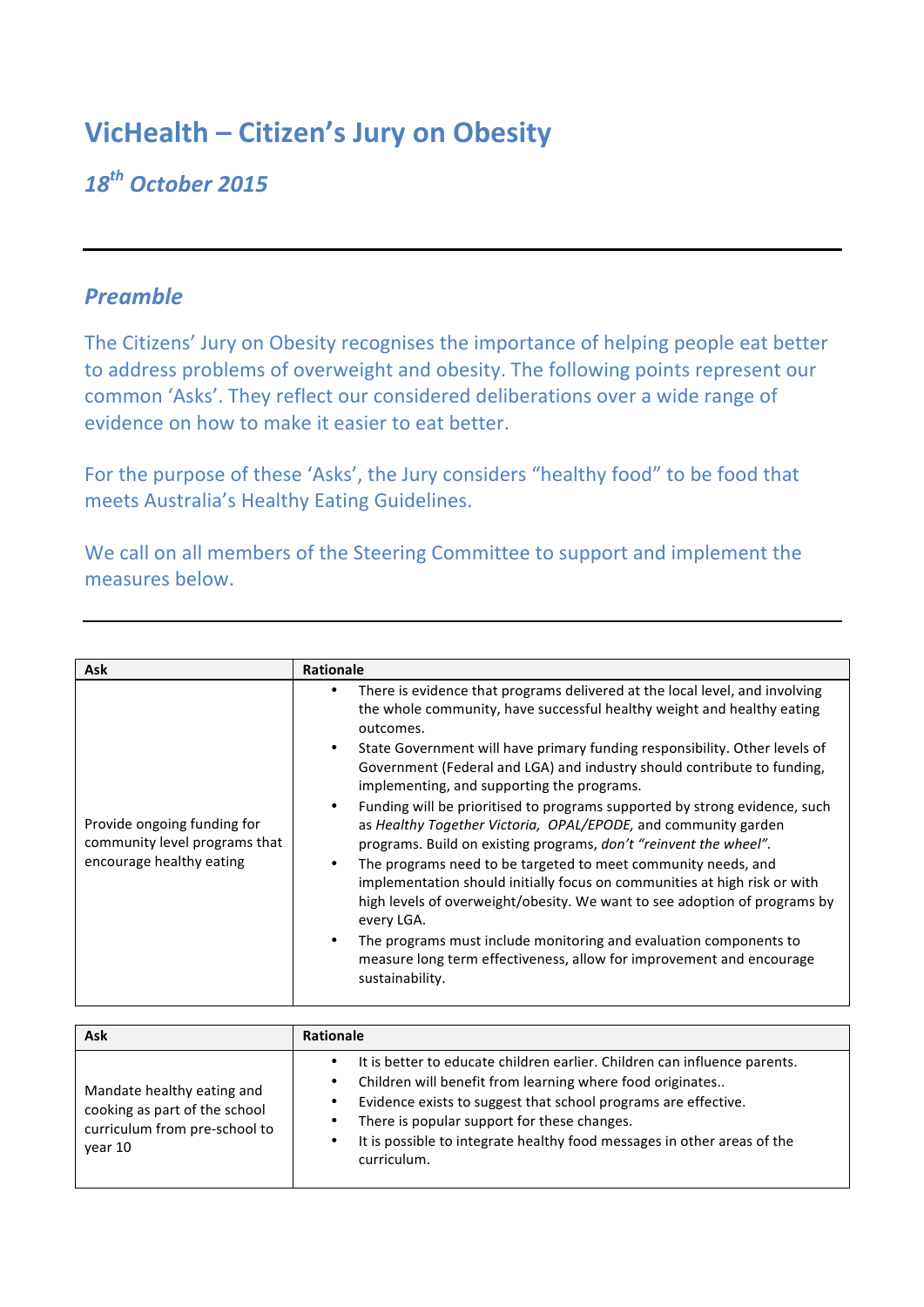| <b>Ask</b>                                                                                                                  | <b>Rationale</b>                                                                                                                                                                                                                                                                                                                                                                                                                                                                                                                                                                      |
|-----------------------------------------------------------------------------------------------------------------------------|---------------------------------------------------------------------------------------------------------------------------------------------------------------------------------------------------------------------------------------------------------------------------------------------------------------------------------------------------------------------------------------------------------------------------------------------------------------------------------------------------------------------------------------------------------------------------------------|
| Develop an ongoing "Life Be In<br>It" or "Slip Slop Slap" style<br>campaign for healthy eating<br>across all types of media | All inclusive campaign sending messages to all segments of society<br>Snappy and shareable campaign that is recognisable easily<br>A vehicle for teaching the 'how' not just the 'what'<br>For example: Healthy Eating week in January (post Christmas) promoting<br>No Junk Food for January, incorporating a week of Healthy Eating<br>programming to run on all traditional media outlets (TV/Radio/digital/social<br>media)<br>Campaign will be politically neutral and non-judgmental - community<br>announcement that is to be run by commercial and non-commercial<br>channels |

| <b>Ask</b>                                                                                                                | <b>Rationale</b>                                                                                                                                                                                                                                                                                                                                                                                                                                                     |
|---------------------------------------------------------------------------------------------------------------------------|----------------------------------------------------------------------------------------------------------------------------------------------------------------------------------------------------------------------------------------------------------------------------------------------------------------------------------------------------------------------------------------------------------------------------------------------------------------------|
| People on low incomes will<br>have a discount on healthy<br>food when they go to the<br>shops                             | Evidence shows that when healthy foods are cheaper, people will buy them<br>Lower socioeconomic households are a high risk group<br>A concessions program targets people with lower incomes and aims to<br>change shopping decisions and food choices<br>Avoid stigmatising disadvantaged households when promoting the program                                                                                                                                      |
| A government-funded program<br>to teach practical skills such as<br>budgeting, shopping and<br>cooking to at-risk groups. | At-risk groups include (but are not limited to): people with disability, CALD<br>and low literacy, people who are overweight or obese and low income<br>households<br>Evidence shows that skills-based learning leads to behaviour change<br>There is an overload of nutrition based learning and information - this<br>program creates everyday skills to make it easier for people to eat better.<br>Equitable access to the program across the state is necessary |

| <b>Ask</b>                                                                                                                                        | <b>Rationale</b>                                                                                                                                                                                                                                                                                            |
|---------------------------------------------------------------------------------------------------------------------------------------------------|-------------------------------------------------------------------------------------------------------------------------------------------------------------------------------------------------------------------------------------------------------------------------------------------------------------|
| Amend State planning                                                                                                                              | Improving access to fresh produce makes it easier to eat better.                                                                                                                                                                                                                                            |
| regulations to improve access<br>to fresh produce by:<br>- requiring the incorporation of<br>edible, green spaces in new<br>housing and community | Communities become better involved in growing their own produce, taking<br>٠<br>responsibility for their green spaces, and more appreciative of the food they<br>produce. When people become more engaged with their local produce they<br>are more likely to eat healthier.                                |
| developments<br>- protecting a proportion of<br>fertile land for agricultural<br>purposes as opposed to                                           | Community Gardens allow children to learn more about growing their own<br>healthy food and produce. Children learn more about health and nutrition<br>and are more likely to then eat healthy.                                                                                                              |
| housing development,<br>specifically in the 'green belt'<br>surrounding the outer suburbs                                                         | The most fertile land in proximity to Melbourne is currently being<br>developed into housing developments that prevent the production of food.<br>If this land is lost, we will decrease access to healthy food. We therefore<br>need to protect a proportion of this land for production of fresh produce. |

| Ask                                  | Rationale                                                                      |
|--------------------------------------|--------------------------------------------------------------------------------|
| Make drinking fountains and          | Water is often replaced with unnecessary calories and contributes to           |
| taps freely available, accessible    | obesity. Increased accessibility to water will reduce temptation to purchase   |
| and visible at public events and     | unhealthy drinks.                                                              |
| places, parks and shopping           | This should be rolled out in railway stations, food courts, recreation spaces, |
| centres                              | beach and commercial environments such as shopping centres                     |
| Restrict visibility and              | The Alfred Health 'A Green light for Healthy Consumption' program has          |
| accessibility of 'Red traffic light' | demonstrated that removing unhealthy and high sugar drinks from visibility     |
| drinks and foods at the point of     | at the point of purchase in canteens has led to reduced consumption of         |
| sale (where you complete the         | these products, with minimal impact on profitability.                          |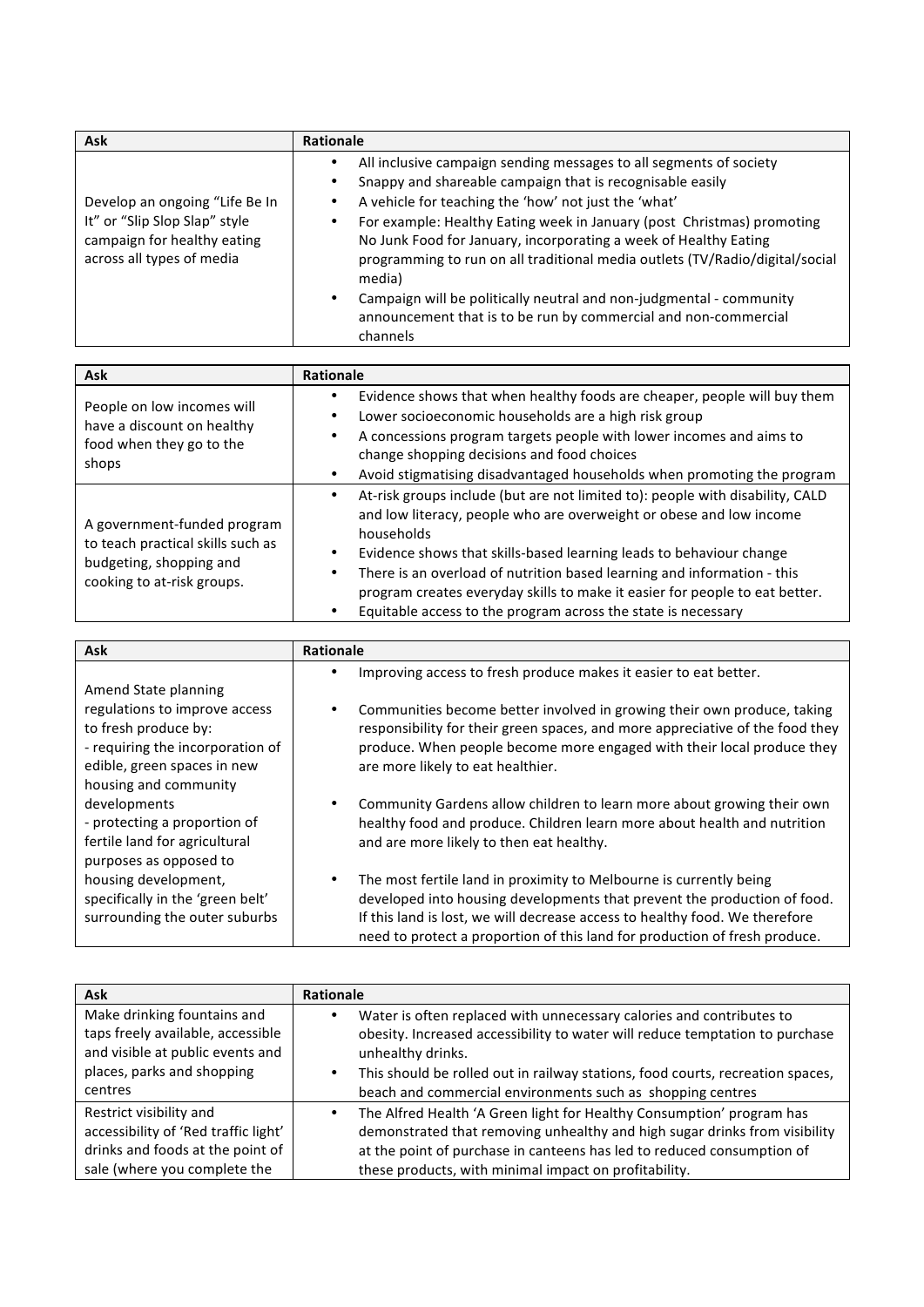| sale)                                                               | This should be implemented in hospitals, schools and universities, in<br>supermarkets, fast food outlets and cafe drink and food fridges.<br>Point of sale = at the checkout. |
|---------------------------------------------------------------------|-------------------------------------------------------------------------------------------------------------------------------------------------------------------------------|
| Establish more healthy                                              | These kitchens will provide healthy meals for a reasonable cost-covering                                                                                                      |
| kitchens in schools, universities<br>hospitals and large workplaces | price, in a financially sustainable way.<br>Currently there is serious limitations on what is available commercially.                                                         |

| Ask                                                                                 | <b>Rationale</b>                                                                                                                                                                                                                                                                                                                                                                                                                                                                                                                                                                                                                                                                                                                                                                                                                                                                      |
|-------------------------------------------------------------------------------------|---------------------------------------------------------------------------------------------------------------------------------------------------------------------------------------------------------------------------------------------------------------------------------------------------------------------------------------------------------------------------------------------------------------------------------------------------------------------------------------------------------------------------------------------------------------------------------------------------------------------------------------------------------------------------------------------------------------------------------------------------------------------------------------------------------------------------------------------------------------------------------------|
| Ban "junk food" and beverage<br>marketing to children under<br>the age of 16 years. | Ban junk food and beverage marketing in all current and future media<br>formats, specifically aimed at children under 16 years of age.<br>For remaining junk food and beverage marketing, equal media exposure for<br>food education (eg. live lighter campaign) that matches junk food<br>marketing. This is to be measured in terms of volume of advertising (eg.<br>thirty seconds for thirty seconds, two page spread for two page spread,<br>etc.)<br>Prohibit junk food and beverage companies from sponsoring children's<br>organisations, such as junior sporting clubs. Also prohibit sponsorship of<br>sports at all levels.<br>Implement harsher penalties if breaches occur.<br>Start an innovative and engaging advertising/marketing campaign targeted<br>at children and young people.<br>Ban the inclusion of non-food incentives such as toys inside unhealthy foods |

| Ask                                                          | Rationale                                                                                                                                                                                                                                                                                                                                                                                                                                                                                |
|--------------------------------------------------------------|------------------------------------------------------------------------------------------------------------------------------------------------------------------------------------------------------------------------------------------------------------------------------------------------------------------------------------------------------------------------------------------------------------------------------------------------------------------------------------------|
|                                                              | Food preferences are learned early. Schools can play a vital role in establishing life-<br>long healthy eating and lifestyle preferences.                                                                                                                                                                                                                                                                                                                                                |
| Provide only healthy food and<br>drinks in Victorian schools | School Canteens and Other School Food Services Policy mandatory for all<br>Victorian schools- including private, independent and religious schools<br>Support FoodBank's School Breakfast Program in food-disadvantaged<br>schools<br>Guarantee long-term funding and evaluation-15+ years<br>٠<br>Extend the program to lunch and, secondary and more schools<br>Funding for healthy food programs in schools to be added and incorporated<br>into permanent and ongoing school funding |

| <b>Ask</b>                                                                                                                                                                                                                                                                                                                                                                                                                                                                     | <b>Rationale</b>                                                                                                                                                                                                                                                                                                                                                                                                                                                                                                                                                                                          |
|--------------------------------------------------------------------------------------------------------------------------------------------------------------------------------------------------------------------------------------------------------------------------------------------------------------------------------------------------------------------------------------------------------------------------------------------------------------------------------|-----------------------------------------------------------------------------------------------------------------------------------------------------------------------------------------------------------------------------------------------------------------------------------------------------------------------------------------------------------------------------------------------------------------------------------------------------------------------------------------------------------------------------------------------------------------------------------------------------------|
| Ask that the Victorian<br>government prevent<br>companies from locking<br>farmers into unfair, restrictive<br>contracts<br>Where a company does not<br>require all the produce it has<br>requested from a farmer the<br>produce does not go to waste.<br>Surplus must be made<br>available for sale in the<br>local/national area and other<br>regions or to donate the<br>surplus to charitable<br>organisations, with farmer's<br>controlling what is grown on<br>their farm | We want the right to purchase produce direct from local farmers<br>٠<br>We want changes to be made immediately<br>٠<br>We would like to see over production be donated into the charitable<br>$\bullet$<br>services rather than disposed of to best serve the local community.<br>Small scale agriculture options must be introduced in existing and new<br>٠<br>communities<br>We believe the farmers need to be protected with a minimum farm gate<br>٠<br>price<br>We believe the overall health and wellness of the community will benefit<br>٠<br>from the natural effects of more edible resources. |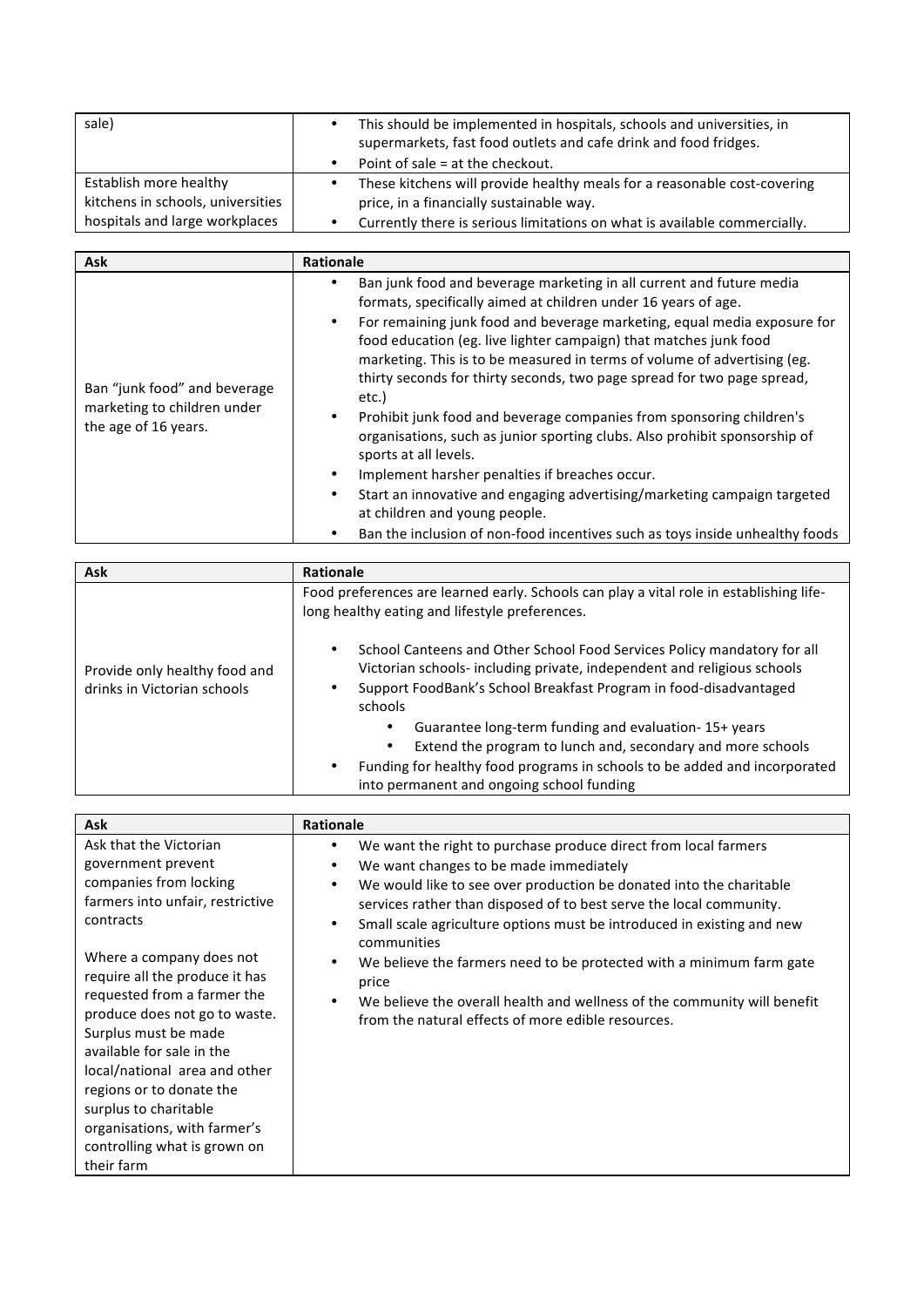| Ask                                                                                                                                                                                   | Rationale                                                                                                                                                                                                                                                                                                                                                                                                                                                                                                                             |
|---------------------------------------------------------------------------------------------------------------------------------------------------------------------------------------|---------------------------------------------------------------------------------------------------------------------------------------------------------------------------------------------------------------------------------------------------------------------------------------------------------------------------------------------------------------------------------------------------------------------------------------------------------------------------------------------------------------------------------------|
| (1) Increase level of taxation by<br>imposing an additional tax at point                                                                                                              | Taxation and regulation have been shown to be very effective in<br>reducing use of other substances such as tobacco.                                                                                                                                                                                                                                                                                                                                                                                                                  |
| of purchase on sugar-sweetened<br>beverages to raise prices and<br>disincentivise consumption - Tax of                                                                                | There is evidence from other jurisdictions to suggest that imposition of a<br>$\bullet$<br>tax on items such as sugar-sweetened beverages will influence<br>consumer choice.                                                                                                                                                                                                                                                                                                                                                          |
| at least 20%<br>(2) These additional taxes imposed                                                                                                                                    | It is vital that some additional taxation be introduced to increase prices<br>of unhealthy foods to make them more expensive than healthier options<br>(i.e. soft drinks must be more expensive than water).                                                                                                                                                                                                                                                                                                                          |
| on food and beverages must be<br>earmarked (hypothecated) to fund<br>new health promotion initiatives                                                                                 | We would support a tax on sugar-sweetened beverages (including<br>beverages sweetened with sugar alternatives) and a tax on fast food and<br>confectionary.                                                                                                                                                                                                                                                                                                                                                                           |
| (3) Ban use of discounts applied<br>for bundling and multiple<br>purchases designed to increase<br>consumption of junk food and soft<br>drink (i.e. discounting for bulk<br>purchase) | The reason for an additional, separate tax (in addition to existing taxes)<br>$\bullet$<br>is because we would ask for it to be hypothecated. Preventive health<br>strategies are incredibly difficult to fund given the emphasis on funding<br>for clinical care. Earmarked funding collected from taxation on<br>unhealthy foods would provide adequate funding for health promotion<br>projects and other activities necessary to promote population health.<br>This would also make the taxation more palatable to the community. |
| (4) Regulate beverage sizes,<br>imposing a maximum size that can<br>be sold through restaurants and<br>retail outlets (soft drinks and other<br>calorie-dense beverages)              | Unhealthy foods and drinks should not be sold at a discount for buying<br>$\bullet$<br>in bulk or at high quantities, as this encourages increased consumption.<br>Regulations should also be introduced to prevent the use of these kind<br>$\bullet$<br>of marketing strategies, such as discounting for bulk purchase, which<br>encourage purchase of greater volumes of unhealthy food at point of<br>sale.                                                                                                                       |
| (5) Introduce legislation requiring<br>all venues at all times serving food<br>to offer at least one healthy meal<br>option.                                                          | Retailers are increasingly selling large volume sugar-sweetened<br>٠<br>beverages, which creates an "anchoring" effect, encouraging people to<br>drink more in one sitting.<br>We want the Victorian Government to impose a maximum size of<br>beverages that can be sold through retail outlets.                                                                                                                                                                                                                                     |

| <b>Ask</b>                                                                                                             | <b>Rationale</b>                                                                                                                                                                                                                                                                                                                                                                                              |
|------------------------------------------------------------------------------------------------------------------------|---------------------------------------------------------------------------------------------------------------------------------------------------------------------------------------------------------------------------------------------------------------------------------------------------------------------------------------------------------------------------------------------------------------|
| Government mandated health star<br>labelling. No self regulation of<br>labelling in the food and beverage<br>industry. | Front of package labelling must be mandatory, under a single scheme,<br>such as the health star system or the hybrid traffic light system (traffic<br>lights on the table of nutritional information)<br>Commit to an ongoing evaluation and refinement of the labelling system<br>in influencing consumer purchase behaviours.<br>All nutritional information be required to be publicly available in a<br>٠ |
|                                                                                                                        | central and universally accessible database.                                                                                                                                                                                                                                                                                                                                                                  |
|                                                                                                                        | Any intake advice account for differences in age and gender.                                                                                                                                                                                                                                                                                                                                                  |

| Ask                                                                                                                                                                                                                                                                                                                     | <b>Rationale</b>                                                                                                                                                                                                                                                                            |
|-------------------------------------------------------------------------------------------------------------------------------------------------------------------------------------------------------------------------------------------------------------------------------------------------------------------------|---------------------------------------------------------------------------------------------------------------------------------------------------------------------------------------------------------------------------------------------------------------------------------------------|
| Give local government the final<br>1.<br>say n deciding whether a fast<br>food outlet is developed within<br>their municipality.<br>2. Exclusion zones of unhealthy<br>fast food chains/franchises<br>outlets around schools,<br>sporting clubs, youth and<br>community centres where<br>children <18 years spend time. | To prevent the oversupply of unhealthy fast food outlet options<br>To allow local government to tailor food outlet planning to their<br>community's interests<br>Reduce childhood exposure to fast food<br>Preventing the dominance of unhealthy food options in local<br>٠<br>communities. |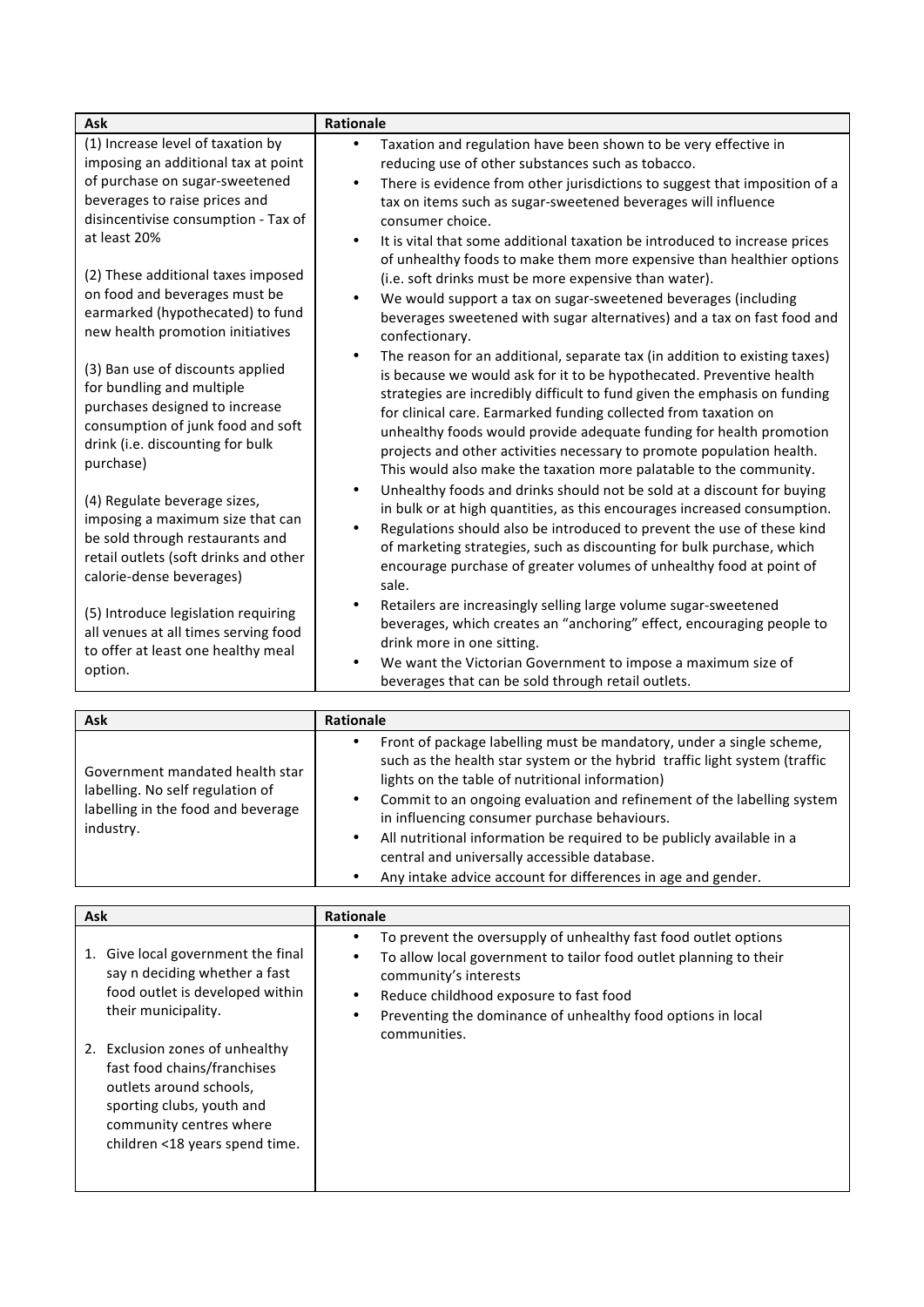| <b>Ask</b>                        | <b>Rationale</b>                                                                           |
|-----------------------------------|--------------------------------------------------------------------------------------------|
|                                   | There must be dedicated funding enshrined in legislation for monitoring<br>and evaluation. |
| All projects that are implemented | Evaluation should cover:                                                                   |
| as a result of these asks to be   | *Reach                                                                                     |
| monitored and evaluated to        | *sustainability                                                                            |
| determine long term outcomes.     | *cost effectiveness                                                                        |
|                                   | *impact                                                                                    |
|                                   | Be funded for the requisite period to ensure success or otherwise.                         |

| <b>Ask</b>                                                                                                                            | <b>Rationale</b>                                                                                                                                                                                                                                                                                    |
|---------------------------------------------------------------------------------------------------------------------------------------|-----------------------------------------------------------------------------------------------------------------------------------------------------------------------------------------------------------------------------------------------------------------------------------------------------|
| Government funding for easy and<br>regular access to health services<br>which enable individuals to better<br>their eating behaviour. | Expand subsidised access to experts including nutritionists, dieticians,<br>psychologists and exercise physiologists (including at the preventive<br>stage).<br>Available to all people at any stage of life in all areas, especially rural.<br>Allowing focus on prevention rather than treatment. |

| <b>Ask</b>                                                                                           | <b>Rationale</b>                                                                                                                                                                                                                                                                                                          |
|------------------------------------------------------------------------------------------------------|---------------------------------------------------------------------------------------------------------------------------------------------------------------------------------------------------------------------------------------------------------------------------------------------------------------------------|
| All donations to political parties,<br>decision makers and regulatory<br>organisations from food and | As our food choices are strongly influenced by regulatory bodies, their<br>٠<br>decisions must not be disproportionately influenced by interest groups.<br>To ensure transparency and to avoid conflicts of interest.<br>Declarations must be published within 60 days of receipt and readily<br>available to the public. |
| beverage interest groups must be<br>publically declared.                                             | Both monetary and non-monetary donations of greater than \$1,000 must<br>be included.<br>Political parties to declare this to the AEC (Australian Electoral<br>$\bullet$<br>Commission)                                                                                                                                   |

| <b>Ask</b>                                                                                                                                           | Rationale                                                                                                                                                                                                                                                                                                                                                                                                                                                                                                                                                                                                                                                                                                                                                                                                                                                                                                                                                                                                                                                                                 |
|------------------------------------------------------------------------------------------------------------------------------------------------------|-------------------------------------------------------------------------------------------------------------------------------------------------------------------------------------------------------------------------------------------------------------------------------------------------------------------------------------------------------------------------------------------------------------------------------------------------------------------------------------------------------------------------------------------------------------------------------------------------------------------------------------------------------------------------------------------------------------------------------------------------------------------------------------------------------------------------------------------------------------------------------------------------------------------------------------------------------------------------------------------------------------------------------------------------------------------------------------------|
| Limit the ability of food and<br>beverage producers to market<br>unhealthy products by advertising<br>a healthy component of an<br>unhealthy product | Currently food and beverage producers have too much flexibility to<br>circumvent existing guidelines and regulations by highlighting specific<br>healthy ingredients without the entire product being healthy.<br>This 'ask' is to be informed by and reflect understanding within the<br>$\bullet$<br>current regulations and guidelines.<br>Refer to the Food Standards Australia and New Zealand (FSAANZ) for<br>$\bullet$<br>clarification of healthy and unhealthy foods.<br>Current regulations and guidelines are too vague and ambiguous<br>without any enforcement. This must change.<br>Current guidelines still enable food & beverage producers to market<br>unhealthy products by misleading consumers by advertising a healthy<br>component, not a healthy product.<br>Marketing Guidelines should encourage manufactures to produce health<br>food.<br>We have bought age in as a factor because children live in the same<br>world as adults.<br>Fresh produce and unprocessed foods need to be exempt<br>People need food, so we are simply helping informing decisions. |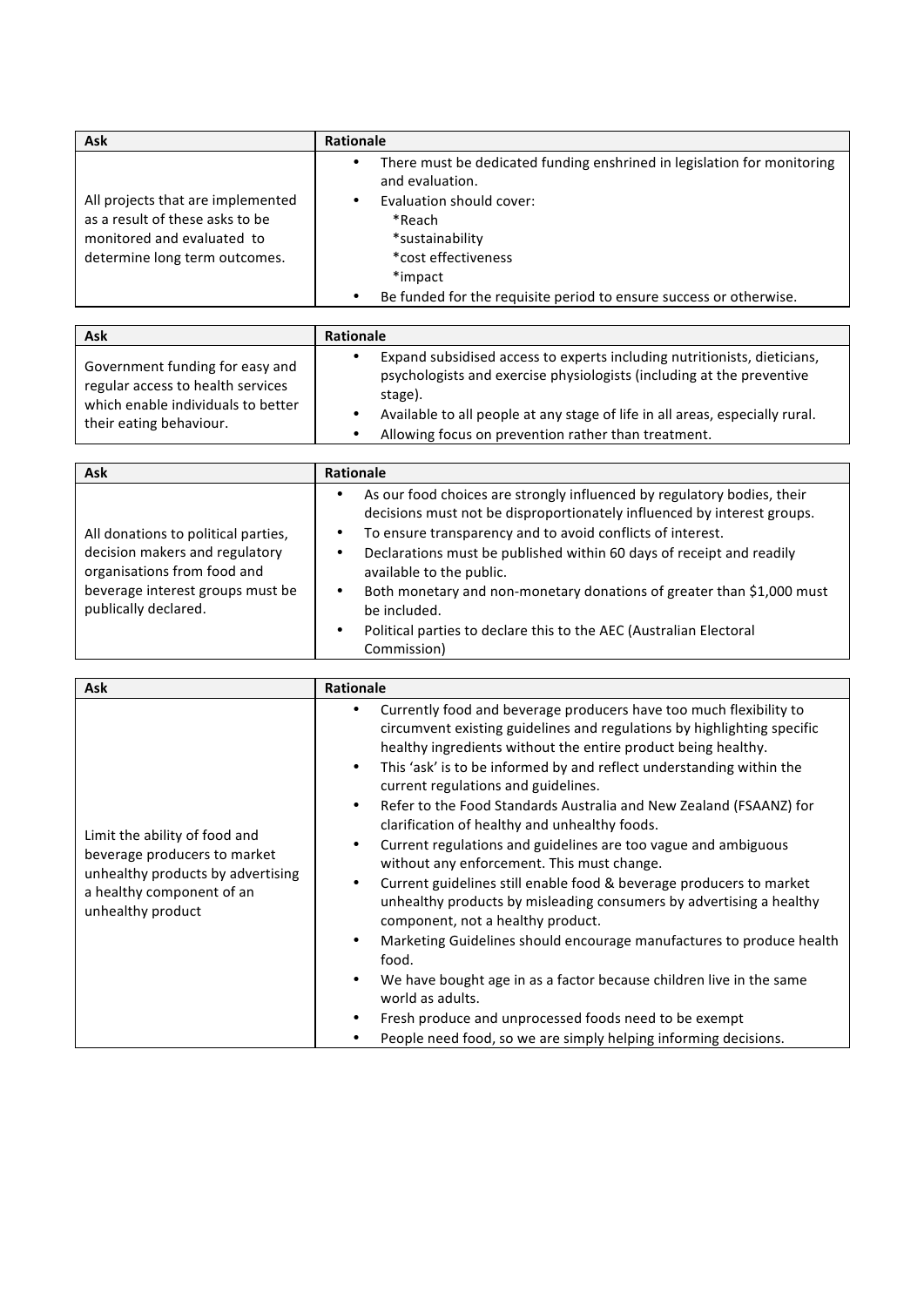## **Minority Reports: Dissenting and Extra views from Individual Jurors**

| <b>Minority report links to</b>                                                                                                                                                                                                                                                     | <b>Minority statement</b>                                                                                                                                                                                                                                                                                                                                                                                                                                                                                                                                                                                                                                                                                                                                                                                                                                                                                      |
|-------------------------------------------------------------------------------------------------------------------------------------------------------------------------------------------------------------------------------------------------------------------------------------|----------------------------------------------------------------------------------------------------------------------------------------------------------------------------------------------------------------------------------------------------------------------------------------------------------------------------------------------------------------------------------------------------------------------------------------------------------------------------------------------------------------------------------------------------------------------------------------------------------------------------------------------------------------------------------------------------------------------------------------------------------------------------------------------------------------------------------------------------------------------------------------------------------------|
| 1: Original Ask: Establish a<br>health database to baseline<br>and monitor progress (ref.<br>Asks 72, 65, 20, 01)<br>A suite of mobile & web<br>applications available<br>within an online network<br>infrastructure that provides<br>education, subsidized<br>services & supports. | Applications pertaining to health, lifestyle supports & psychological services<br>linked & available on demand, subsidized and mobile accessible; in a safe,<br>online space.<br>Complementary to other consumer campaigns; nationwide.<br>Larger than local reach with a forum connecting clients to services, applications<br>$\bullet$<br>& each other (MESH NETWORK)<br>Lifestyle supports & psychological services include but are not limited to:<br>$\bullet$<br>psychologists, counsellors, hypnotherapists, lifestyle coaches, nutritionists,<br>personal trainers etc.<br>Self referral to services through online portal.<br>٠<br>Programs & software can easily be implemented in a portal.<br>Privacy & confidentiality is addressed through correct implementation of<br>computation processes.<br>Planning, implementation & evaluation of processes funded & followed<br>$\bullet$<br>through. |
| 2: Minority report for low<br>SES concessions on healthy<br>food/fresh food                                                                                                                                                                                                         | It is hard to predict the outcome of this ask. If fresh food is subsidised the money<br>saved may result in:<br>Overall increase in food purchasing and consumption.<br>Money saved used to buy additional unhealthy food.<br>The potential for harm means this should be carefully considered.                                                                                                                                                                                                                                                                                                                                                                                                                                                                                                                                                                                                                |
| 3: Develop an ongoing "Life<br>be in it" or "slip slop slap"<br>style campaign across all<br>types of media.<br>Any such campaign must be<br>linked to an complement<br>the regulatory changes that<br>are to be introduced to<br>support healthy eating.                           | The campaign will be meaningless if not supported and linked to regulatory<br>$\bullet$<br>changes.<br>For example mandating a "Health Star" labelling regime must be supported by<br>$\bullet$<br>a consumer campaign to educate the public on its meaning.                                                                                                                                                                                                                                                                                                                                                                                                                                                                                                                                                                                                                                                   |
| 4: Minority report relating<br>to ask 20: Develop and<br>implement consumer<br>campaign                                                                                                                                                                                             | As an initial ask, I recommended the implementation of a breastfeeding support<br>program. This ask was bundled into the 'campaigns' group. I believe this ask got<br>'lost' in a very large bundle of asked. There is evidence to support that<br>breastfeeding is protective against overweight and obesity. I recommend Victorians<br>are informed about the benefits of breastfeeding in relation to ongoing health and<br>employee rights in the workplace related to work flexibility for breastfeeding.                                                                                                                                                                                                                                                                                                                                                                                                 |
| 5: Mandatory labelling of<br>nutritional information and<br>ingredients of Alcoholic<br>beverages                                                                                                                                                                                   | Alcoholic beverages have been exempted from food/ beverage labelling laws for no<br>apparent reason.<br>Alcoholic beverages marketed towards mainly 18-24 year olds can be very high in<br>sugar (alcopops, etc)<br>This would bring alcoholic beverages into the status quo of labelling.                                                                                                                                                                                                                                                                                                                                                                                                                                                                                                                                                                                                                     |
| 6: Mandatory kilojoule<br>labelling on all ready-to-<br>consume food and<br>beverages.                                                                                                                                                                                              | If people know what's in the food, it is easier to make informed choices.<br>Kilojoule labelling to be present on menus and menu boards, and<br>recommended on food or beverage packaging, including take-away containers.<br>Menus to feature kilojoule count alongside price.<br>Kilojoule content labelling is not to the exclusion of any other required<br>$\bullet$<br>labelling.<br>- Raw food is exempt.<br>- Alcohol is included.<br>Applies to all establishments that serve food and beverages, including<br>restaurants, cafes, food-trucks, and take-away outlets.                                                                                                                                                                                                                                                                                                                                |